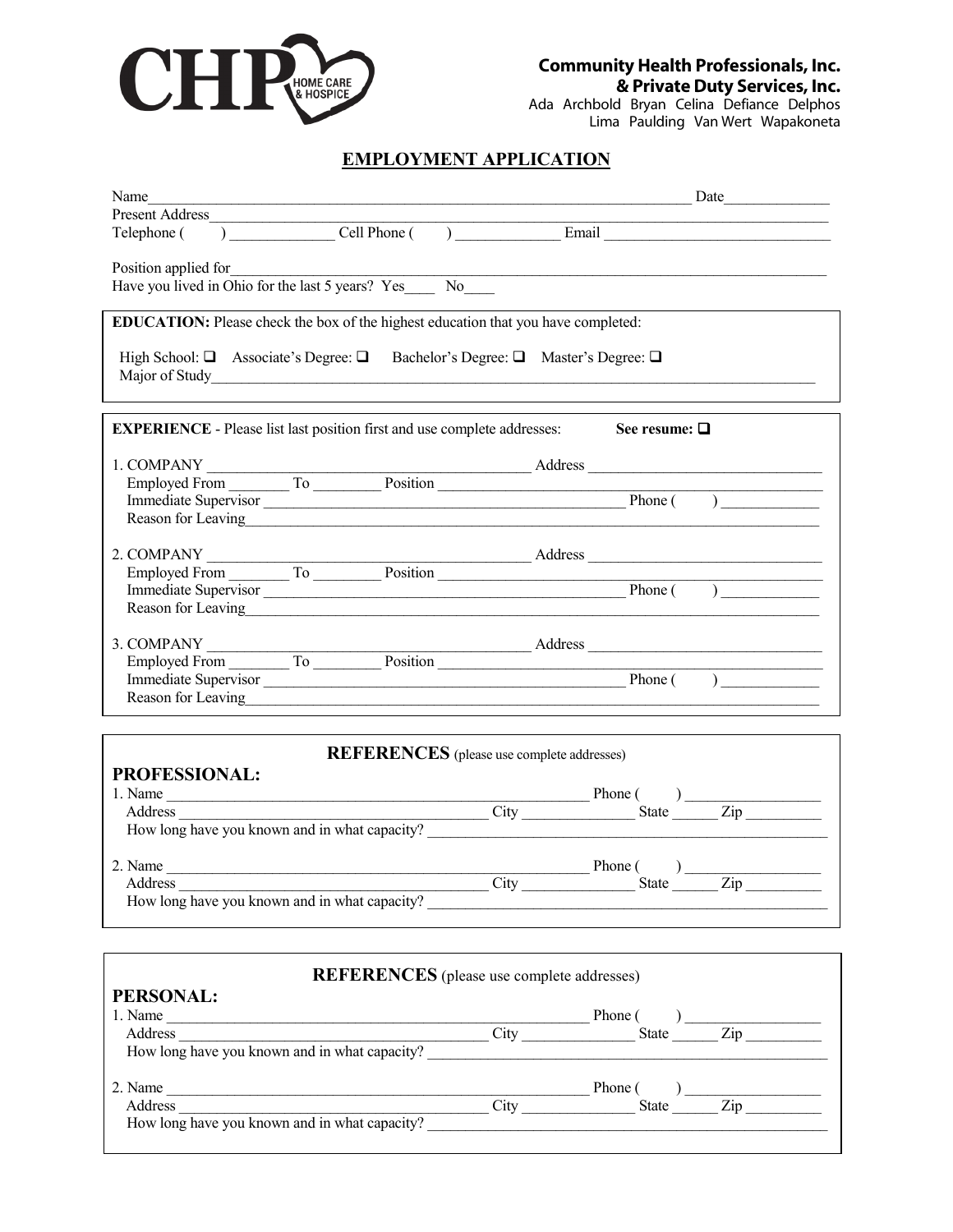#### 

This application is considered current for twelve months only. At the end of this period, if you are still interested in employment, it will be necessary for you to reapply.

The necessity of remaining flexible and the unique nature of our agency mandate that we remain free of any commitments made to individuals regarding employment status; therefore, this agency is an **Employment-at-Will**. The employment is not for a fixed or defined time period, regardless of the time and manner of payment of wages or the administration of any other condition of employment.

#### 

I certify that all the information provided on the application or an attached resume is true, correct, and complete. Any misrepresentation or omission may be grounds for discharge from employment. I authorize this agency to check and verify all information on the application/resume and fully release this agency from any liability resulting from the verification process. I authorize my former employers and any other persons or organizations to provide current and accurate information about my background, and I release all concerned from any liability in connection therewith.

Date: The Contract of the Contract of the Contract of the Contract of the Contract of the Contract of the Contract of the Contract of the Contract of the Contract of the Contract of the Contract of the Contract of the Cont

Signature:

Revised 03/2022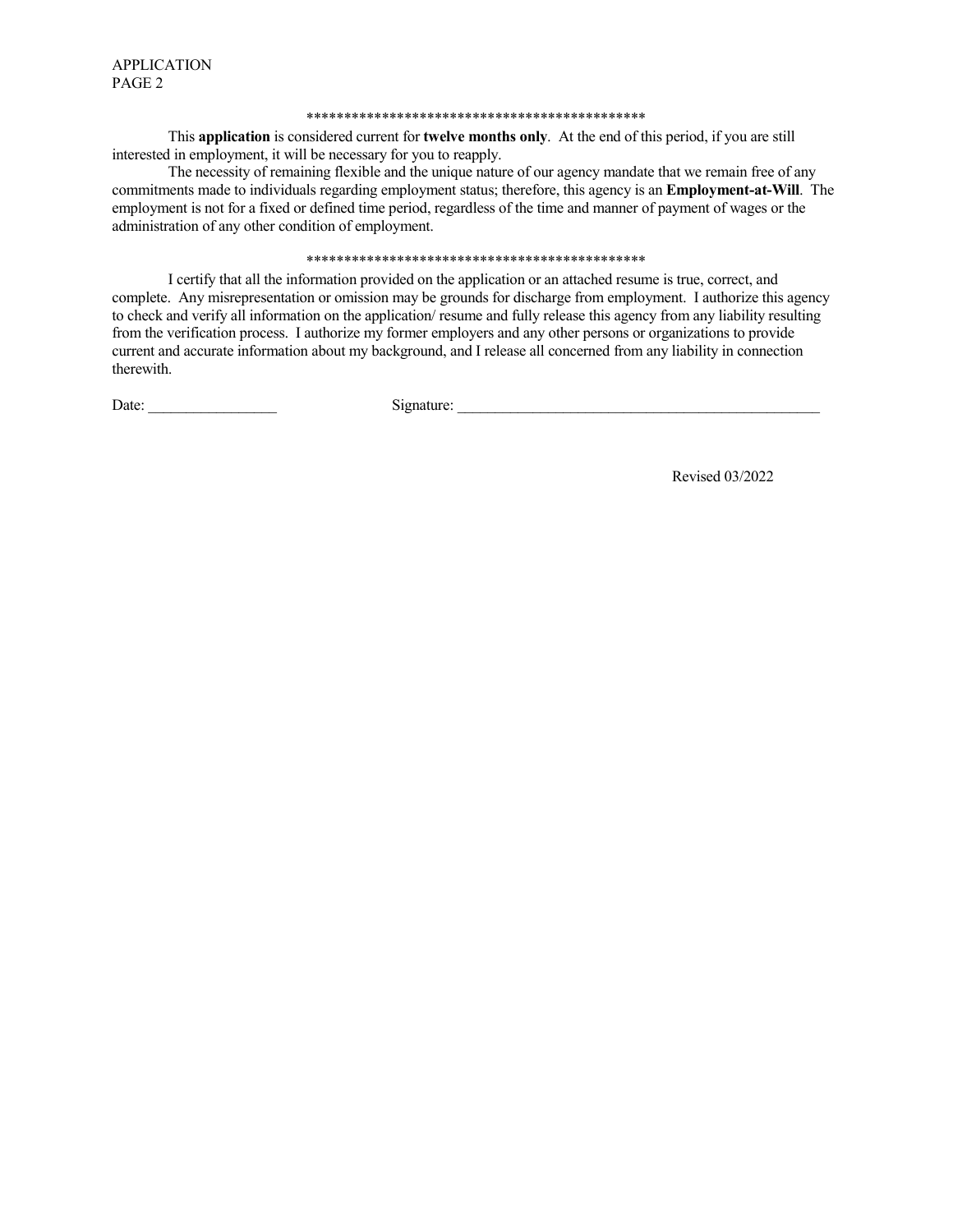### EMPLOYMENT APPLICATION

Applicants are considered for all positions and employees are treated during employment without regard to race, color, religion, sex, national origin, age, marital or veteran status, medical condition or handicap, or any other legally protected status.

As employers/governmental contractors, we comply with government regulations, including affirmative action responsibilities where they apply.

Solely to help us comply with government record keeping, reporting, and other legal requirements, we request that you please fill out the Applicant Data Record. We appreciate your cooperation.

This data is for periodic government reporting and will be kept in a Confidential File separate from the Application for Employment. YOUR COOPERATION IS VOLUNTARY.

| (PLEASE PRINT)                                                                                                                                                           |                                                                                                      |                           |              |                                 |
|--------------------------------------------------------------------------------------------------------------------------------------------------------------------------|------------------------------------------------------------------------------------------------------|---------------------------|--------------|---------------------------------|
| <b>DATE</b>                                                                                                                                                              |                                                                                                      |                           |              |                                 |
| Position(s) Applied For                                                                                                                                                  |                                                                                                      |                           |              |                                 |
|                                                                                                                                                                          | Referral Source: Advertisement Friend Relative Walk-In                                               |                           |              |                                 |
|                                                                                                                                                                          |                                                                                                      |                           |              | Employment Agency Mebsite Other |
|                                                                                                                                                                          |                                                                                                      |                           |              |                                 |
| Name<br>LAST                                                                                                                                                             | <b>FIRST</b>                                                                                         | <b>MIDDLE</b>             |              | $Phone($ )                      |
| Address                                                                                                                                                                  |                                                                                                      |                           |              |                                 |
|                                                                                                                                                                          | <b>STREET</b>                                                                                        | <b>CITY</b>               | <b>STATE</b> | <b>ZIP CODE</b>                 |
|                                                                                                                                                                          |                                                                                                      | Affirmative Action Survey |              |                                 |
| Government agencies require periodic reports on sex, ethnicity, handicapped, and veteran status of applicants. This<br>data is for analysis and affirmative action only. |                                                                                                      |                           |              |                                 |
| Check one: ______ Male _____ Female                                                                                                                                      |                                                                                                      |                           |              |                                 |
| Check one of the following:                                                                                                                                              |                                                                                                      |                           |              |                                 |
|                                                                                                                                                                          | Race/Ethnic Group: White Black Hispanic<br>American Indian/Alaskan Native ____Asian/Pacific Islander |                           |              |                                 |
| Check if you wish to identify yourself as the following:                                                                                                                 |                                                                                                      |                           |              |                                 |
|                                                                                                                                                                          | Vietnam Era Veteran Disabled Veteran Handicapped Individual                                          |                           |              |                                 |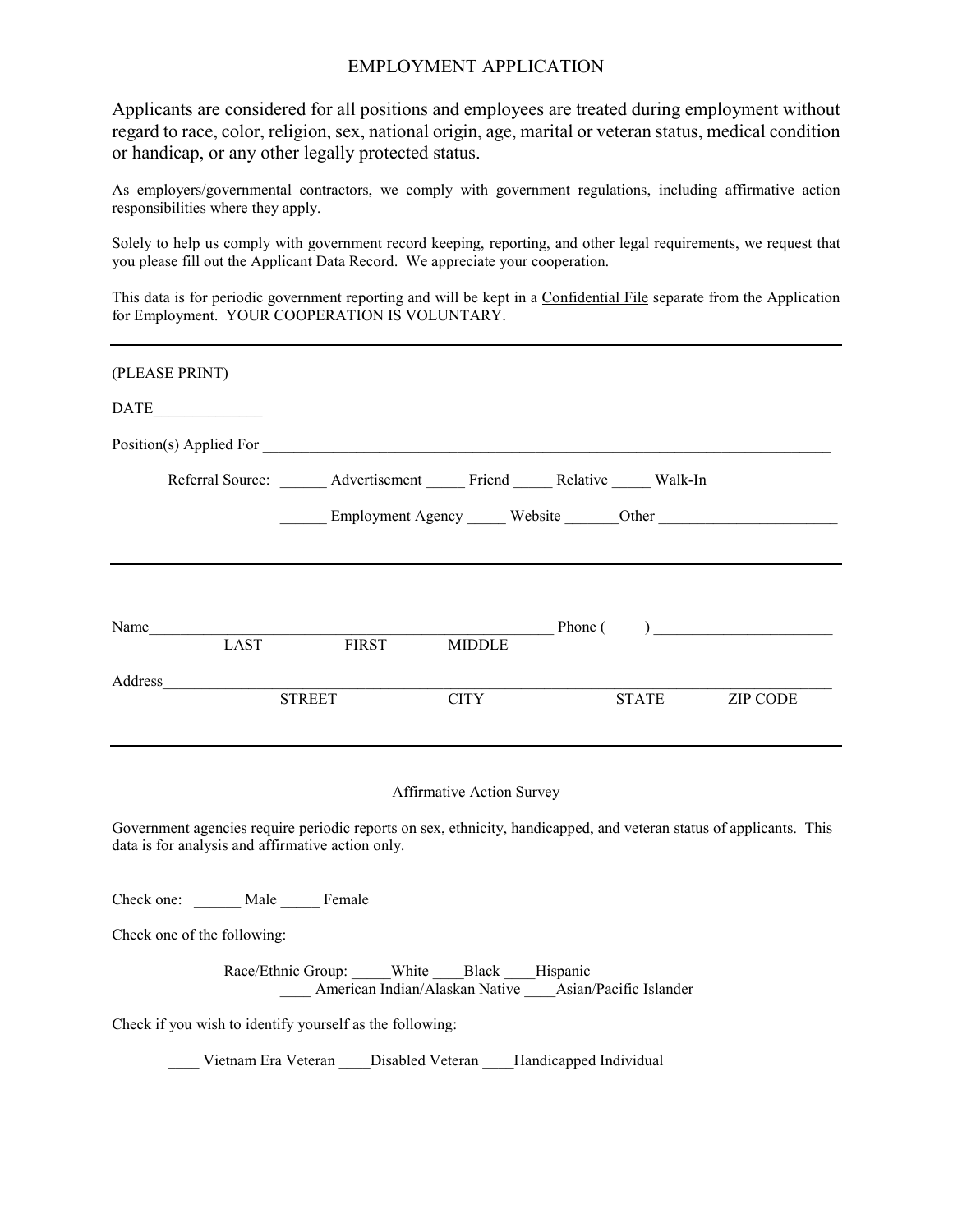# **Qualifications of Personal Care Aide**

## **For Private Duty Program**

- 1. Must hold current driver license and have a dependable, insured car. Automobile insurance coverage must be \$100,000 per person/\$300,000 per accident
- 2. Must be reliable, prompt and dependable
- 3. Must be able to work independently
- 4. Must be able to relate with and communicate well with people
- 5. Must have a basic knowledge of good nutrition and be able to cook
- 6. Must maintain high standards of personal health and appearance
- 7. Must be able to communicate by reading, observing, speaking and writing competently
- 8. Must be willing to engage in any training suggested by the agency
- 9. Must respect personal property and confidentiality of the client and his/her home
- 10. Must be flexible in order to accommodate the scheduling needs of the client
- 11. Will have an active telephone, pager or emergency number available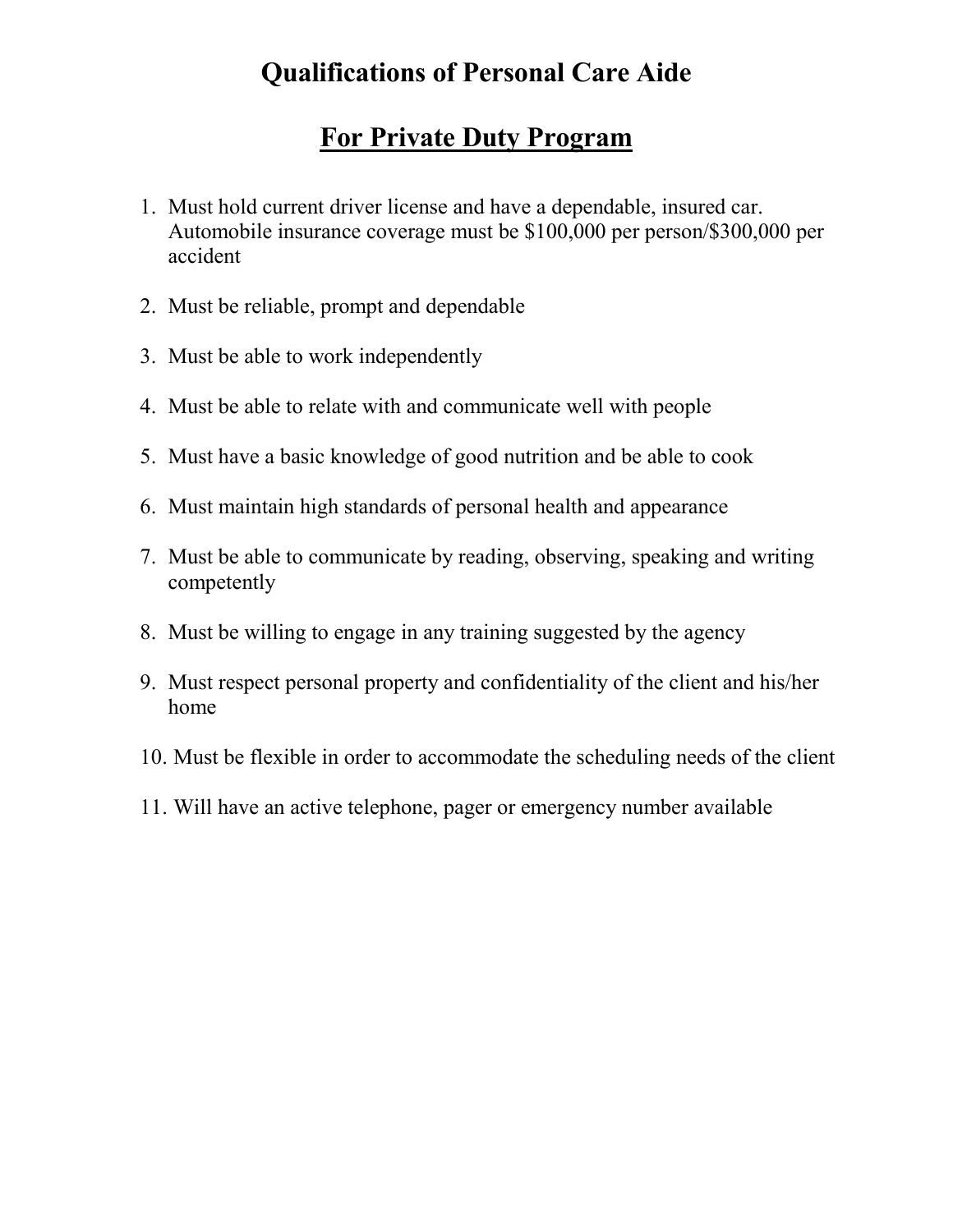# **CONDITIONS FOR EMPLOYMENT**

## MUST MEET FOLLOWING CONDITIONS FOR ACTIVE EMPLOYMENT....

- 1. Must be reliable, prompt, dependable and be able to work independently.
- 2. Must be able to relate with and communicate well with people by reading, observing, speaking, and writing competently.
- 3. Must maintain high standards of personal hygiene and appearance.
- 4. Must respect personal property, hold all information in confidence and not discuss patient/clients with or in front of other patients/clients.
- 5. Must conduct yourself in an honorable fashion and not misrepresent facts or falsification of records, including personnel records, medical records, and leave of absence documentation.
- 6. Will have an active telephone, pager, or emergency number available. Cell phones should be put on vibrate mode while at the work place or patient/client home and receive no personal calls unless emergency calls.
- 7. Must be willing to engage in any training suggested by the agency and maintain required credentials.
- 8. Must be flexible in order to accommodate the scheduling needs of the patient/client.
- 9. Will not work privately for patient/client or recruit to another agency while currently employed and for a period of one year following termination.
- 10. Will not work for two different agencies in the same client's home unless approved by supervisor.
- 11. Is not permitted in the home unless the patient/client is at home.
- 12. Will keep the relationship between patient/client/family professional and not discuss personal problems.
- 13. Will not get involved in the patient/client's financial affairs including writing checks, banking, etc.
- 14. Will not accept gifts or money from the patient/client or solicit personal property items or sell anything including fundraiser products.
- 15. Will submit to pre-employment, random, suspicion or post accident drug/alcohol testing.
- 16. Will present a statement from family physician that applicant is physically capable of performing job they have applied for and free of communicable diseases.
- 17. If operating a vehicle for employment, will hold valid driver's license and have a dependable, insured car. (\$l00,000 per person/\$300,000 per accident bodily injury). Will provide verification of auto insurance as indicated for the position and notify agency if driver's license becomes suspended or revoked, which would classify employee as inactive. It will be the responsibility of the employee to verify coverage regarding transporting clients.
- 18. If providing care to patients/clients, will receive an initial 2-Step Mantoux test or an IGRA blood test as a substitute for the TST. (if prior positive reaction, must have a chest X-ray and physician statement that applicant is free of communicable diseases).
- 19. Must be fully vaccinated for Covid, or have an exemption and be willing to fill out our form.